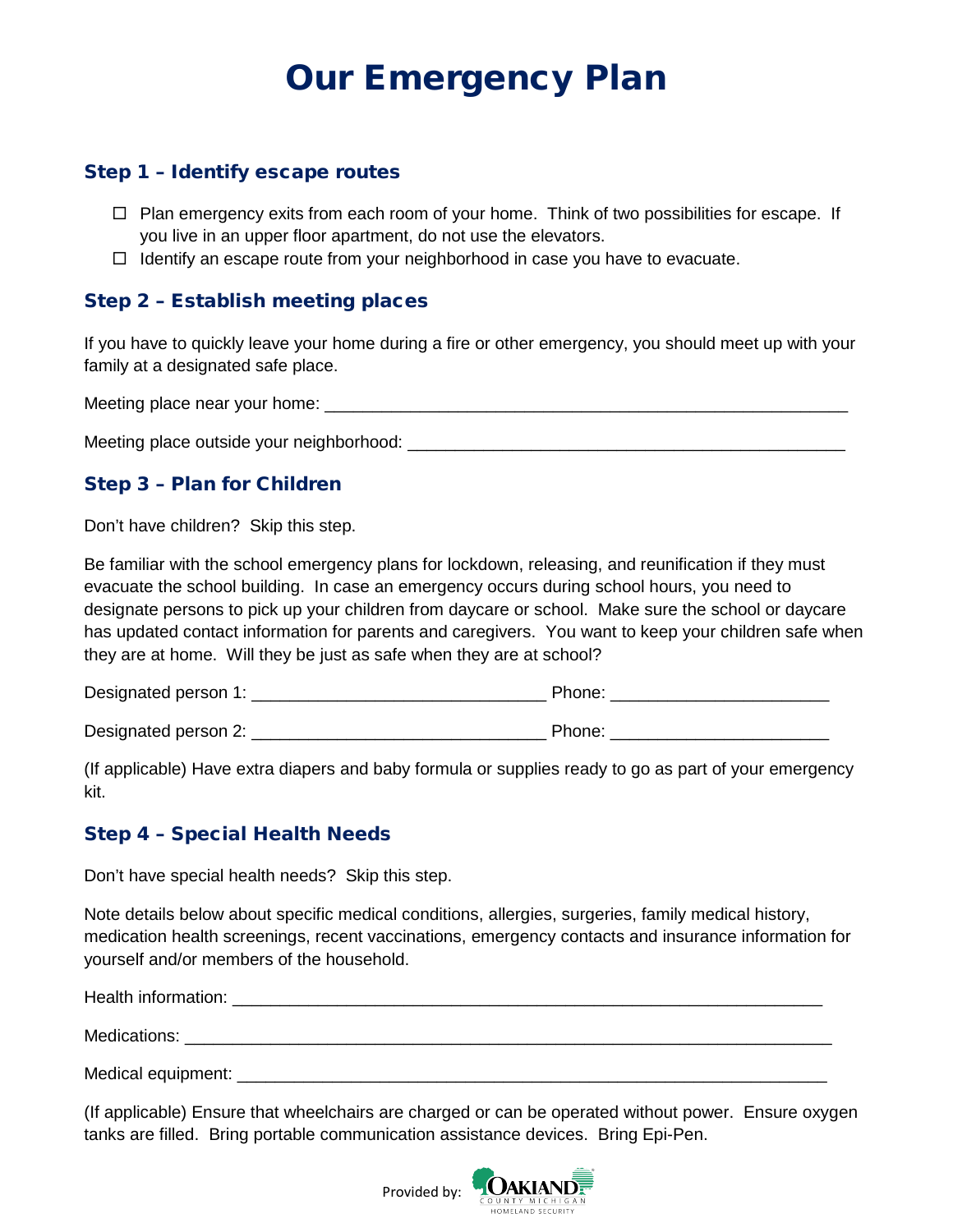Pharmacies may be closed for some time, even after an emergency is over. Consider having an extra two-week supply of prescription medications and consumable medical supplies on hand if possible.

Identify a location for your emergency kit: \_\_\_\_\_\_\_\_\_\_\_\_\_\_\_\_\_\_\_\_\_\_\_\_\_\_\_\_\_\_\_\_\_\_\_\_\_\_\_\_\_\_\_\_\_

# Step 5 – Plan for Pets

Now that you have begun making emergency plans for your family, don't forget your pets.

Don't have pets? Skip this step.

- $\Box$  Have pet food and water supply for animals too
- $\Box$  Pet medications
- $\Box$  Have a crate or pet carrier
- $\Box$  Collar with ID tag
- $\square$  Harness or leash
- $\square$  Sanitation items

## Step 6 – Plan for specific risks and hazards

It is important to designate areas within the home to seek safety (basement, interior room away from windows, with access to a flashlight and emergency supplies, and with battery or crank powered radio). If advised to shelter-in-place for due to a hazardous materials incident you need to close all windows and doors, use towels or tape to seal openings, and turn off HVAC outside air intake systems. If you smell gas you need to evacuate immediately. Do not touch or go near downed power lines.

Identify what specific hazards (flooding, tornadoes, winter storms, gas leaks, power failures, etc) are mostly likely to occur in your area and what specific actions you and your family should take:

| Γ      |  |  |
|--------|--|--|
|        |  |  |
| $\Box$ |  |  |
| Г      |  |  |

# Step 7 – Record emergency contact information

Remember your family may not be together when a disaster occurs. Plan how to meet or contact one another. Discuss what you do in different situations.

Local Emergency Number: **9-1-1** 

| <b>Electrical Power Company Emergency Number:</b> | Gas Company Emergency Number: |
|---------------------------------------------------|-------------------------------|
|                                                   |                               |
| Non-Emergency Numbers                             |                               |

#### **Non-Emergency Numbers**

| Fire: | Police: | Health Clinic: |
|-------|---------|----------------|
|       |         |                |

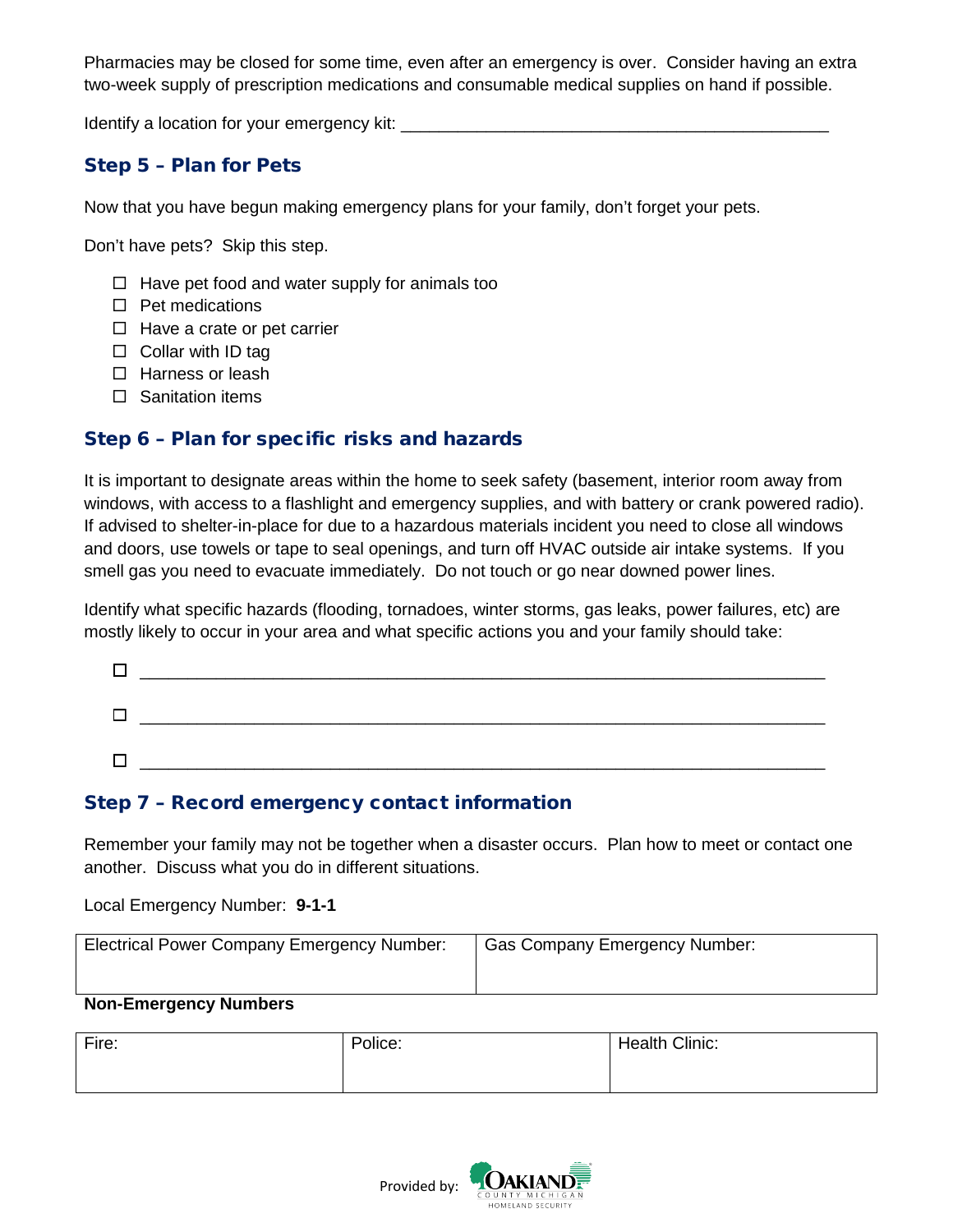#### **Out-of-Town Contacts**

In the event of an emergency, each family member should call, text, or email the same out-of-town contact person. Designate a contact person who lives far enough out-of-town that he or she will most likely not be affected by the same event. If you do not have an out-of-town contact, consider making arrangements through friends.

| Name:       |             | E-Mail Address: |             |
|-------------|-------------|-----------------|-------------|
|             |             |                 |             |
| Address:    |             |                 |             |
|             |             |                 |             |
| Home Phone: | Work Phone: |                 | Cell Phone: |
|             |             |                 |             |

## **Friend / Neighbor / Caregiver Contact**

| Name:       |             | E-Mail Address: |             |
|-------------|-------------|-----------------|-------------|
| Address:    |             |                 |             |
| Home Phone: | Work Phone: |                 | Cell Phone: |

## **Family Doctors**

| <b>Physician Name:</b> | Phone: |
|------------------------|--------|
| Physician Name:        | Phone: |
| Physician Name:        | Phone: |

#### **Pharmacy**

| Pharmacist or Pharmacy Name: | Phone: |
|------------------------------|--------|
|                              |        |